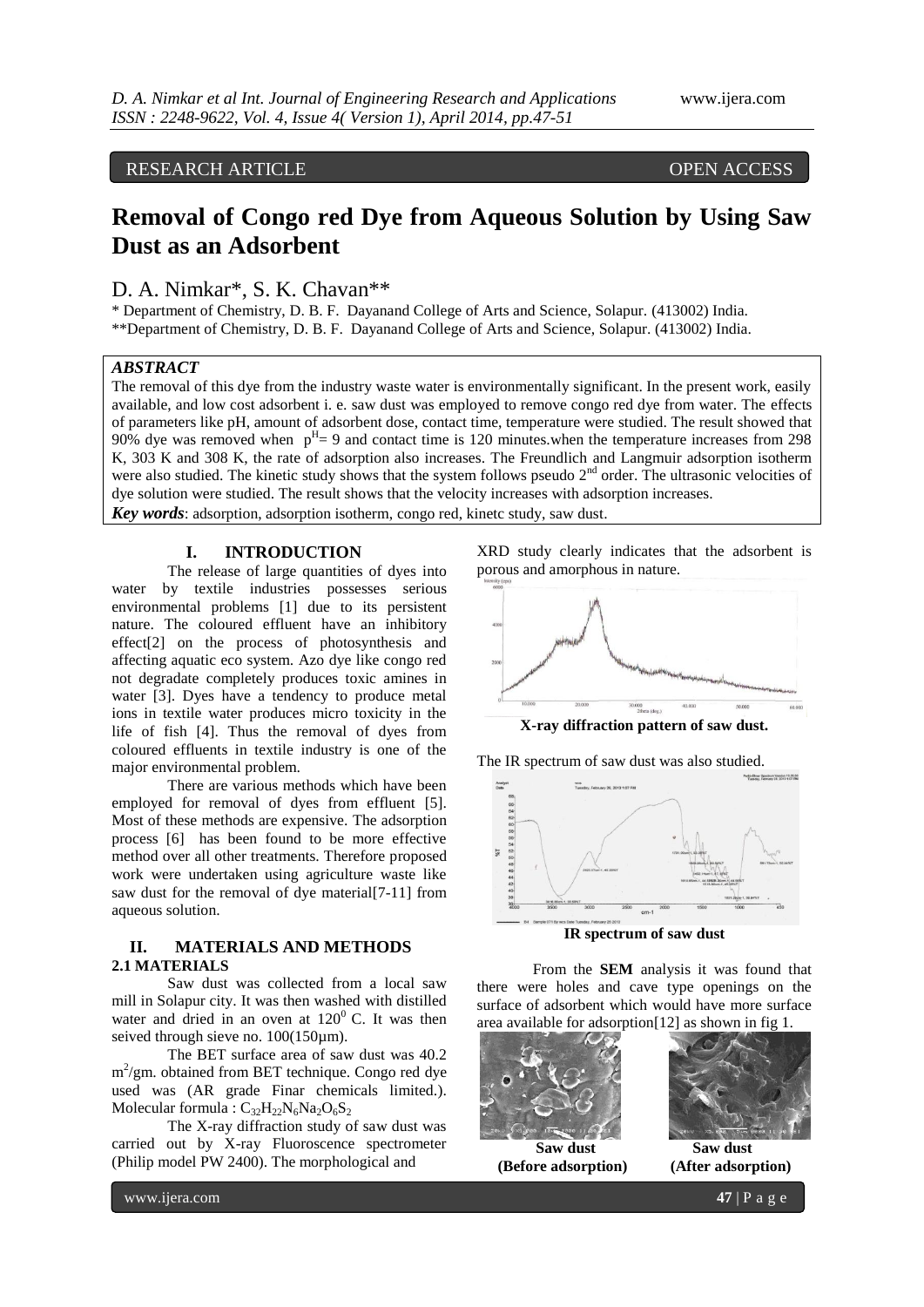## **Scanning electron micrograph (SEM) of the adsorbent**

#### **2.2 CHARACTERIZATION OF ADSORBENT**

- 1. The BET Data shows that the saw dust is having a surface area  $40.4 \text{ m}^2/\text{ gm}$ .
- 2. The Scanning Electron Microscope (SEM) technique was used to study the structure and porosity of saw dust before adsorption and after adsorption. The photographs shows that the size of the pores reduces after adsorption.

## **2.3 BATCH ADSORPTION EXPERIMENTS**

Batch adsorption experiments were conducted by shaking 150 ml of dye solution having concentration (50mg/l) i.e. 50 ppm with different amount of adsorbent and having different  $p<sup>H</sup>$  values, at different temperatures as well as different time intervals. The adsorbent was then removed by filteration and the concentration of dye was estimated spectrophotometrically at  $\lambda_{\text{max}}$  = 580 nm. The amount of dye adsorbed was then calculated by mass balance relationship equation,

$$
q_e = \frac{C_0 - C e}{X}
$$

Where,

 $C<sub>o</sub>$  = Initial dye concentration

Ce= Equilibrium dye concentration

 $q_e$  =Amount of dye adsorbed per unit mass of adsorbent. x=dose of adsorbent

## **III. RESULT AND DISCUSSION**

For getting highest amount of dye removal various factors were optimized.

#### **3.1 EFFECT OF CONTACT TIME:**

In order to get minimum amount of adsorbent for removal of maximum amount of dye. The contact time was optimized. The results showed that the extent of adsorption is rapid at the initial stage, after 70 minutes the rate of adsorption is constant. About 80% dye was removed.(fig.1).

## **3.2 EFFECT OF P<sup>H</sup> :**

From fig.2 it reveals that an increase in  $p<sup>H</sup>$  is accompanied with increase in percentage of dye removal. At  $p^H$  = 8, adsorption is maximum. Therefore it is chosen as optimum  $p<sup>H</sup>$ . The percentage removal of basic cationic dye increases with increase in  $p<sup>H</sup>$  [13,14]. By further increase in  $p<sup>H</sup>$  adsorption slightly decreases.

#### **3.3 EFFECT OF ADSORBENT DOSE:**

From the results, it is clear that the optimum dose is 3gm/150ml. (Fig.3). By further increase of adsorbent dose, the removal of adsorbent decreases

due to some of the adsorption sites remains unsaturated during the process [15].

#### **3.4 EFFECT OF TEMPERATURE:**

The perusal of fig.4 it is clear that adsorption capacity of adsorbent increases as the temperature increases due to increase in the mobility of dye ions increasing temperature also causes a swelling effect within the internal structure of adsorbent. So that large number of dye molecules can easily penetrate through it[16,17].

## **IV. ADSORPTION ISOTHERM 4.1 LANGMUIR ISOTHERM**

In order to study the adsorption of dye according to Langmuir isotherm, following equation was used.

 $C_e/q_e = 1/Qm$  x b +  $C_e/Qm$ A graph of  $C_e$   $q_e$  against  $C_e$  was plotted.

The correlation factor is closely related to unity, which indicates that the Langmuir isotherm model is applicable [18, 19]. The formation of monolayer takes place on the surface of the adsorbent [20,21].

#### **4.2 FREUNDLICH ISOTHERM**

In order to study the Freundlich isotherm the following equation was used[22].

 $log q_e = log Kf + log Ce/n$ 

The graph of ln qe against ln Ce was plotted.

The value of correlation factor is closely related to one. So it indicates that the Freundlich isotherm also satisfied. The value of n is greater than 1. So the Freundlich adsorption develops appropriately.

## **4.3 ADSORPTION KINETICS**

4.3.1 PSEUDO 1<sup>ST</sup> ORDER MODEL

The pseudo  $1<sup>st</sup>$  order kinetics model is used to understand the kinetic behavior of the system [23, 24]. It is given by the equation.

$$
\frac{dq}{dt} = k_i (q_e - q_t)
$$

A graph of  $ln(q_e - q_t)$  vs time was plotted.

4.3.2 PSEUDO 2ND ORDER MODEL

The pseudo  $2<sup>nd</sup>$  order kinetic model was studied using equation [25].

$$
t/q_t = q_e^2/K_2 + t/q_e
$$

Where  $q_e =$  dye adsorbed at equilibrium  $q_t$  = dye adsorbed at time t

A graph  $t/q_t$  of against time was plotted.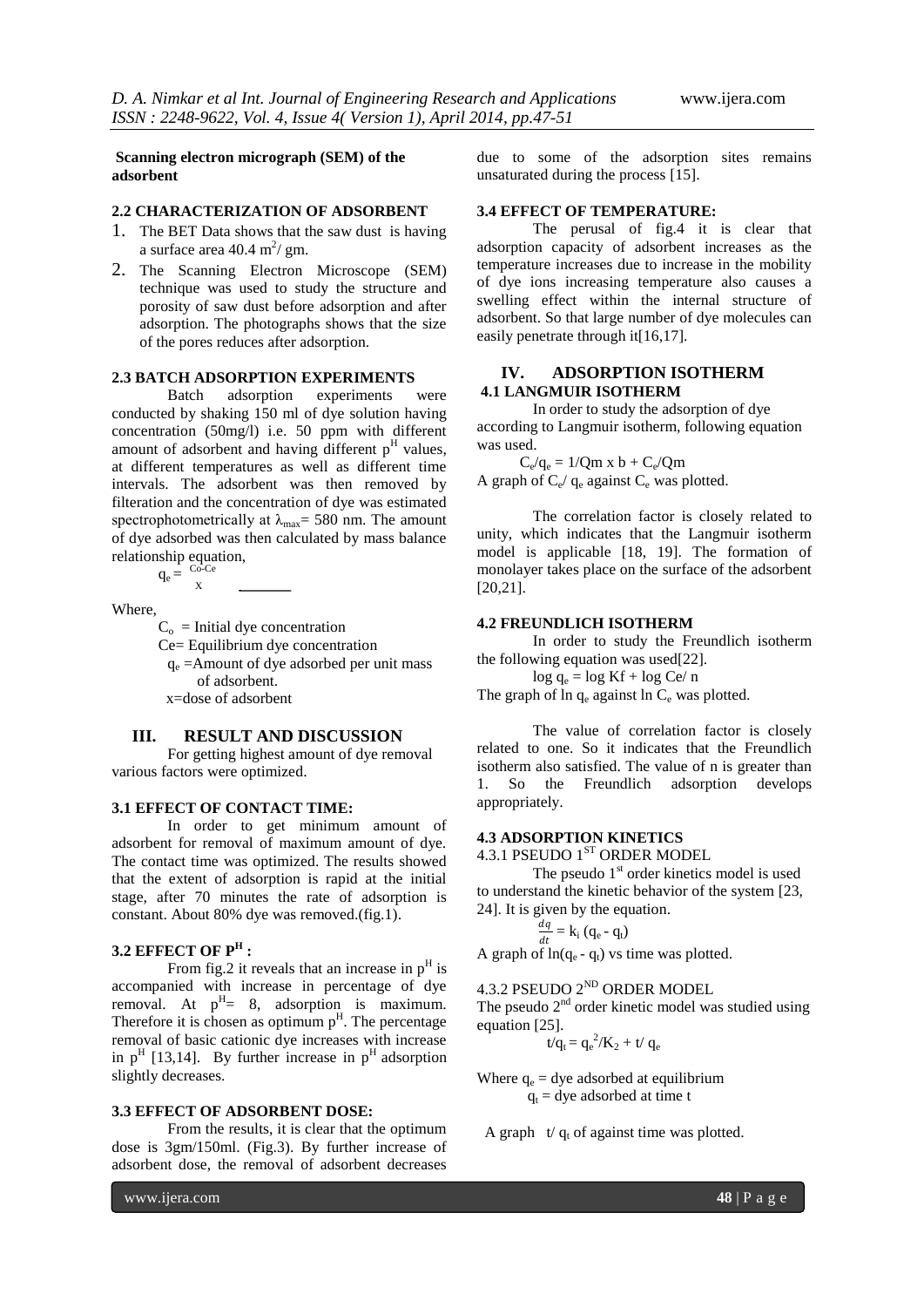



From the slope, the value of n and correlation factor can be calculated.

|  | Correlation<br>factor |
|--|-----------------------|
|  |                       |



From the slope, the value of n and correlation factor can be calculated.



| Slope $(K_i)$<br>(correlation<br>coefficient) | Intercept $(q_e)$<br>(Max. adsorption<br>capacity) | Correlation<br>Factor |
|-----------------------------------------------|----------------------------------------------------|-----------------------|
| $-0.0011$                                     | 0.402                                              | $-0.990$              |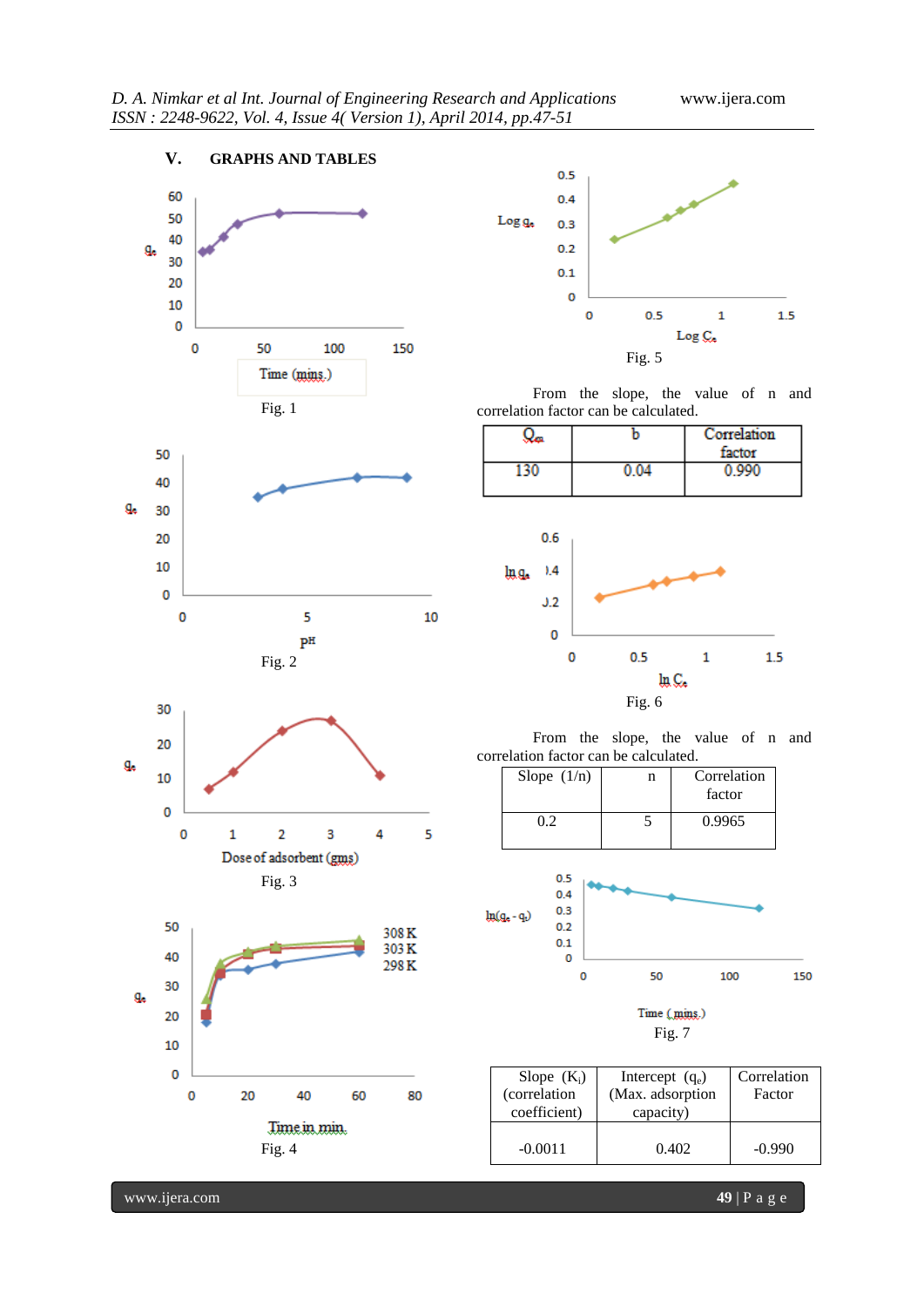

| Slope $(K_2)$ | Intercept $(q_e)$ | Correlation factor |
|---------------|-------------------|--------------------|
| 0.0032        | 0.120             | 0.9996             |

In case of pseudo  $1<sup>st</sup>$  order kinetic model, the value of slope and correlation factor are negative. While in case of pseudo  $2<sup>nd</sup>$  order kinetic model, the value of slope and correlation factors are positive. Which implies that, the system is more fevourable for pseudo  $2<sup>nd</sup>$  order kinetics.

#### **VI. CONCLUSION**

Saw dust an agriculture by-product acts as an effective adsorbant for the removal of basic dye like congo red from its aqueous solution. Batch adsorption study was shown that the percentage of colour removal increases with increase in adsorbant dosage upto certain limit, increasing contact time, increasing  $p<sup>H</sup>$  as well as increase in temperature. The optimum conditon for equilibrium is achieved after 120 min. When adsorbent dose increases above 3gm., the adsorption decreases. The Langmuir isotherm model is applicable for this system, which shows that, there is a formation of monolayer, present on the surface of adsorbent. Similarly the kinetic study shows that the pseudo  $2<sup>nd</sup>$  order kinetc model was more fevourable for the present system.

## **VII. ACKNOWLEDGEMENT**

Authors are thankful for financial support to University Grants commission, Western Regional Office, Ganesh khind, Pune, India, under Minor research project.

### **REFERENCES**

- [1] Mcmullan G., Meehan C., Conneely A., Kirby N., Robinson T., et. al., Microbial decolourization and degradation of textile dyes, Appl Microbiol Biotechnol 56, (2001), 81-7.
- [2] Nigam P., Armour G., Bonant I. M., Singh D., Marchant R., Physical removal of textile dyes and solid state fermentation of dyeadsorbed agricultural residues, Bioresour Technol, 72, (2000), 219-226.
- [3] Wolfe N. L., Weber E., Environ. Toxicol Chem., 6 (1987) 911-927.
- [4] Nagda, G. K. , Diwan A. M.and Ghole, V. S., App. Eco. & Enviro. Res. 2 (2007) 1, 2.
- [5] Bozdogan A., Gokunil H., The removal of colour of textile dyes in waste water by use of recycled coagulant, M. U. Fena Billimleri Dergisi, 4 (1987) 83-96.
- [6] Khatri S. D., Singh M. K., Colour removal from synthetic dye waste water using a biadsorbent, Water Air Soil pollut. 120 (2000) 283-294.
- [7] Singh B. K., Rawat N. S., Comparative sorption equilibrium studies of toxic phenols on fly ash and impregnated fly ash, J. Chem. Technol. Biotechnol. 61 (1994) 307-317.
- [8] McKay G., Prasad G. R., Mowli P. R., Equilibrium studies for the adsorption of dyestuff from aqueous solutions by low cost materials, Water Air Soil Pollut. 29 (1986) 273-283.
- [9] Khare S. K., Panday K. K., Srivastava R. M., Singh V. N., Removal of Victoria blue from aqueous solution by fly ash. J. Chem. Technol, Biotechnol. 38 (1987) 99-104.
- [10] Juang R. S., Wu F. C., Tsang R. L., The ability of activated clay for the adsorption of dyes from aqueous solutions. Environ. Technol. 18 (1997) 525-531.
- [11] Theng B. K. G., Wells N., Assessing the capacity of some New zealand clays for decolourizing vegetable oil and butter. Appl. Clay. Sci. 9 (1995) 321-326.
- [12] Khatri S. D., Singh M. K., Adsorption of basic dyes from aqueous solutions by natural adsorbent. Ind. Chem. Technol. 6 (1999) 112-116.
- [13] Ferro F., Journal of Hazardous Material 142 (2007) 144.
- [14] Jain R. and Sikarwar S., Journal of Hazardous Material 152 (2008) 942.
- [15] K. Bhatti, Z. M. Pervez, Journal of the Chemical Society of Pakistan, 33 (2011) 522.
- [16] Garg V. K., Kumar Rakesh, Gupta Renuka, Basic dye (Methylene blue) removal from simulated waste water using Indian Rose wood Saw dust a timber industry waste Dyes and pigments 63 (2004) 243-250.
- [17] Yamin Yasin, Mohd. Zobir Hussein, Faujan Hj Ahmad, Adsorption of Methylene blue on to treated activated carbon. Malaysian Journal of analytical sciences. 11 (2007) 400-406.
- [18] Reuy-Shin Juang, Tseng Ru-Ling, Feng-Chin Wu, and Suen Ji-Lin. Use of CChitin and Chitosan in Lobse shell waste for colour